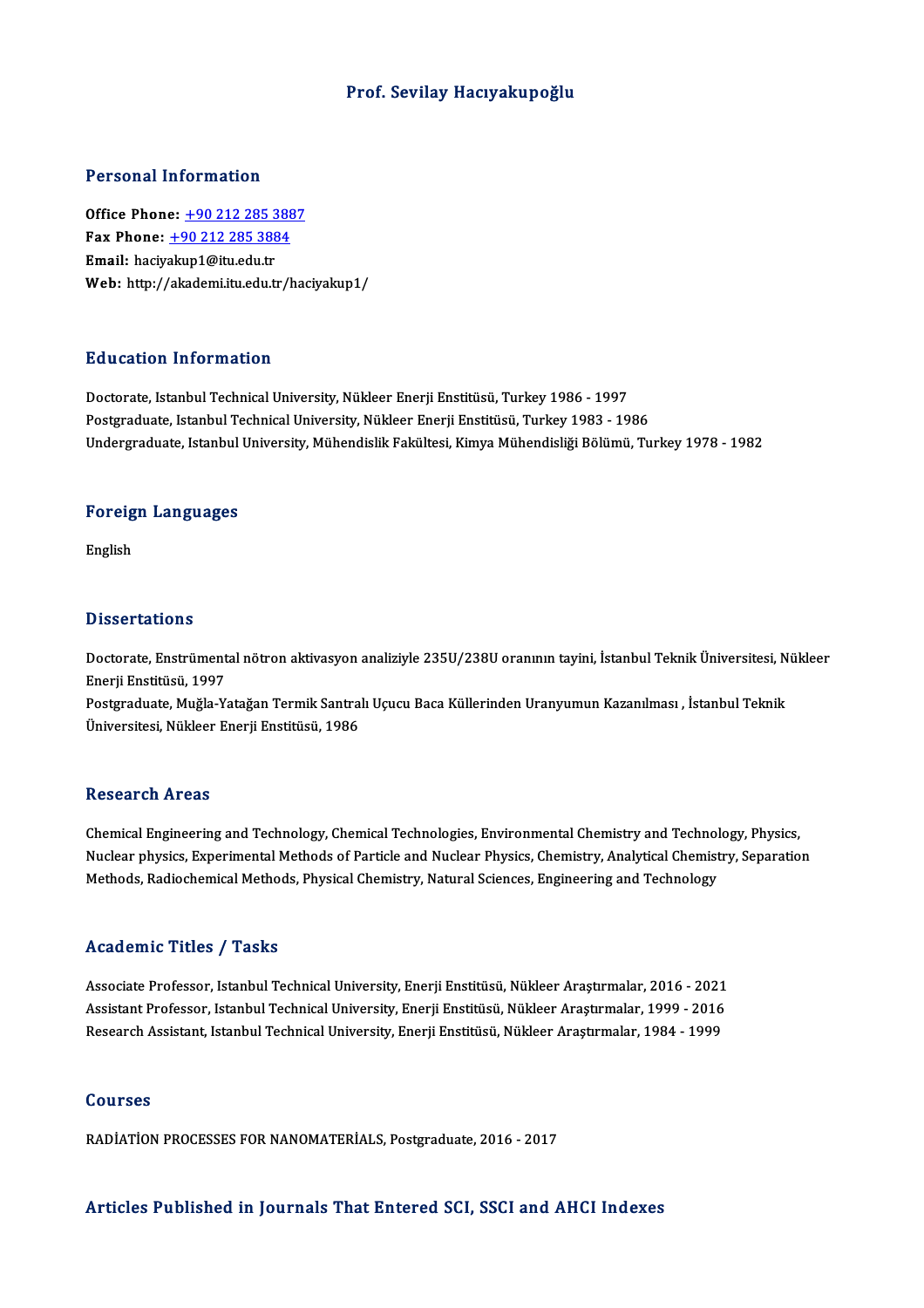- I. Bentonite based ceramic materials from a perspective of gamma-ray shielding: Preparation,<br>characterization and performance evaluation Bentonite based ceramic materials from a per<br>characterization and performance evaluation Bentonite based ceramic materia<br>characterization and performand<br>Asal S., Erenturk S., Hacıyakupoğlu S.<br>Nuclear Engineering and Technologu characterization and performance evaluation<br>Asal S., Erenturk S., Hacıyakupoğlu S.<br>Nuclear Engineering and Technology, vol.53, pp.1634-1641, 2021 (Journal Indexed in SCI)<br>Chamisel natterna in acdiments of ansient Theodosiu Asal S., Erenturk S., Hacıyakupoğlu S.<br>Nuclear Engineering and Technology, vol.53, pp.1634-1641, 2021 (Journal Indexed in S. University S. Harbour (Istanbul)<br>Frontürk S. Hacıyakupoğlu S. İlori B. K. VANIKÖMER N
- Nuclear Engineering and Technology, vol.53, pp.1634-16<br>Chemical patterns in sediments of ancient Theodo<br>Erentürk S., Hacıyakupoğlu S., İleri R. K. , YANIKÖMER N.<br>JOUPMAL OF SOU S.AND SEDIMENTS, vol.19, pp.1, 9, 201 Chemical patterns in sediments of ancient Theodosius Harbour (Istanbul)<br>Erentürk S., Hacıyakupoğlu S., İleri R. K. , YANIKÖMER N.<br>JOURNAL OF SOILS AND SEDIMENTS, vol.19, pp.1-9, 2018 (Journal Indexed in SCI)<br>Atmospheris De Erentürk S., Hacıyakupoğlu S., İleri R. K. , YANIKÖMER N.<br>JOURNAL OF SOILS AND SEDIMENTS, vol.19, pp.1-9, 2018 (Journal Indexed in SCI)<br>III. Atmospheric Deposition of Radionuclides and Major and Trace Elements by Moss
- JOURNAL OF SOILS AND SEDIMENTS, vol.19, pp.1-9, 2018 (Journal Indexed in SCI)<br>Atmospheric Deposition of Radionuclides and Major and Trace Elements<br>Technique<br>Erentürk S., Hacıyakupoğlu S. Atmospheric Deposition o<br>Technique<br>Erentürk S., Hacıyakupoğlu S.<br>POLISH IOUPNAL OF ENVIPO Technique<br>Erentürk S., Hacıyakupoğlu S.<br>POLISH JOURNAL OF ENVIRONMENTAL STUDIES, vol.27, no.2, pp.1-5, 2018 (Journal Indexed in SCI Expanded)<br>Foosibility study of k (0), INAA at the ITU TPICA Mark II researsh reaster. Turk

Erentürk S., Hacıyakupoğlu S.<br>POLISH JOURNAL OF ENVIRONMENTAL STUDIES, vol.27, no.2, pp.1-5, 2018 (Journal Indexed<br>IV. Feasibility study of k (0)-INAA at the ITU TRIGA Mark II research reactor, Turkey POLISH JOURNAL OF ENVIRONMENTAL STUDIES, vol.27, no.2, p<sub>l</sub><br>Feasibility study of k (0)-INAA at the ITU TRIGA Mark II<br>Esen A. N. , Hacıyakupoğlu S., Erentürk S., Kubesova M., Kucera J.<br>JOURNAL OF RADIOANALYTICAL AND NUCLEAR Feasibility study of k (0)-INAA at the ITU TRIGA Mark II research reactor, Turkey<br>Esen A. N. , Hacıyakupoğlu S., Erentürk S., Kubesova M., Kucera J.<br>JOURNAL OF RADIOANALYTICAL AND NUCLEAR CHEMISTRY, vol.309, no.1, pp.179-1 Esen<br>JOUR<br>SCI)<br>Elem JOURNAL OF RADIOANALYTICAL AND NUCLEAR CHEMISTRY, vol.309, no.1, pp.179-184, 20<br>SCI)<br>V. Elemental characterization of lignite from Afsin-Elbistan in Turkey by k(0)-NAA<br>Kubessya M. Orvesslu E. Hasymbungslu S. Epentürk S. Kr SCI)<br>V. Elemental characterization of lignite from Afsin-Elbistan in Turkey by k(0)-NAA

- JOURNAL OF RADIOANALYTICAL AND NUCLEAR CHEMISTRY, vol.308, no.3, pp.1055-1062, 2016 (Journal Indexed<br>in SCI) Kubesova M., Orucoglu E., Hacıyakupoglu S., Erentürk S., Krausova I., Kucera J. JOURNAL OF RADIOANALYTICAL AND NUCLEAR CHEMISTRY, vol.3<br>in SCI)<br>VI. New Solidification Materials in Nuclear Waste Management<br>WANIKÖMED N. Acel S. HACIYAKUROČLU S. Frontürk S.
- in SCI)<br>New Solidification Materials in Nuclear Waste Ma<br>YANIKÖMER N., Asal S., HACIYAKUPOĞLU S., Erentürk S.<br>International Journal of Engineering Technologies, vol 2 YANIKÖMER N., Asal S., HACIYAKUPOĞLU S., Erentürk S.<br>International Journal of Engineering Technologies, vol.2, no.2, pp.76-82, 2016 (Journal Indexed in SCI Expanded)

## Articles Published in Other Journals

I. Investigation the Interaction of Cesium and Strontium Ions with Different Barrier Materials<br>I. Investigation the Interaction of Cesium and Strontium Ions with Different Barrier Materials<br>HACIVAVIIDOČLUS ERENTIDVS SENVAL HEC PUBLISHED IN SUNCT JOURNALS<br>Investigation the Interaction of Cesium and<br>HACIYAKUPOĞLU S., ERENTÜRK S., ŞENKAL B. F.<br>Journal of Bodiation Besearshee, ual 5, no 2, nn 1 Investigation the Interaction of Cesium and Strontium Ions with Different Barrier Materials<br>HACIYAKUPOĞLU S., ERENTÜRK S., ŞENKAL B. F.<br>Journal of Radiation Researches, vol.5, no.2, pp.146-148, 2018 (Refereed Journals of O

HACIYAKUPOĞLU S., ERENTÜRK S., ŞENKAL B. F.<br>Journal of Radiation Researches, vol.5, no.2, pp.146-148, 2018 (Refereed Journals of Other Institutions)<br>II. Thermodynamic Behaviours of Selenium Ions onto Barrier Material f Journal of Radiation Researches, ve<br>Thermodynamic Behaviours of<br>ERENTÜRK S., HACIYAKUPOĞLU S.<br>Journal of Padiation Besearches, v Thermodynamic Behaviours of Selenium Ions onto Barrier Material for Nuclear Waste Ma<br>ERENTÜRK S., HACIYAKUPOĞLU S.<br>Journal of Radiation Researches, vol.6, no.2, pp.91-92, 2018 (Refereed Journals of Other Institutions)

Journal of Radiation Researches, vol.6, no.2, pp.91-92, 2018 (Refereed Journals of Other Institutions)<br>Supported Projects

Supported Projects<br>Hacıyakupoğlu S., Dişli M., Project Supported by Higher Education Institutions, YENİKAPI KAZI BULUNTULARINDAKİ<br>RAZI ARKEQLOJİK HAYVAN KEMİKI ERİNİN NÜKI EER TEKNİKI ERLE İNCELENMESİ 2017–2020 BAPPOLICA I I OJOCIS<br>Hacıyakupoğlu S., Dişli M., Project Supported by Higher Education Institutions, YENİKAPI KAZI BUL<br>BAZI ARKEOLOJİK HAYVAN KEMİKLERİNİN NÜKLEER TEKNİKLERLE İNCELENMESİ, 2017 - 2020<br>Hacıyakunoğlu S. Proje Hacıyakupoğlu S., Dişli M., Project Supported by Higher Education Institutions, YENİKAPI KAZI BULUNTULARINDAKİ<br>BAZI ARKEOLOJİK HAYVAN KEMİKLERİNİN NÜKLEER TEKNİKLERLE İNCELENMESİ, 2017 - 2020<br>Hacıyakupoğlu S., Project Supp BAZI ARKEOLOJİK HAYVAN KEMİKLERİNİN NÜKLEER TEKNİKLERLE İNCELENMESİ, 2017 - 2020<br>Hacıyakupoğlu S., Project Supported by Higher Education Institutions, TÜRKİYE'NİN ÇEŞİTLİ BÖLGELERİND<br>KÖMÜR VE LİNYİT ÖRNEKLERİNİN BİYOLOJİK Hacıyakupoğlu S., Project Supported by Higher Education Institutions, TÜRKİYE'NİN ÇEŞİTLİ BÖLGELERİNDEN A<br>KÖMÜR VE LİNYİT ÖRNEKLERİNİN BİYOLOJİK ÇEŞİTLİLİĞE ETKİSİ AÇISINDAN İNCELENMESİ, 2016 - 2018<br>Hacıyakupoğlu S., Proje KÖMÜR VE LİNYİT ÖRNEKLERİNİN BİYOLOJİK ÇEŞİTLİLİĞE ETKİ<br>Hacıyakupoğlu S., Project Supported by Higher Education Institut<br>NÖTRON AKTİVASYON ANALİZİ İLE INCELENMESİ, 2016 - 2018<br>Hacıyakupoğlu S. Project Supported by Higher E Hacıyakupoğlu S., Project Supported by Higher Education Institutions, ISTANBUL NEOLİTİK ÇAĞ CANLILARININ<br>NÖTRON AKTİVASYON ANALİZİ İLE INCELENMESİ, 2016 - 2018<br>Hacıyakupoğlu S., Project Supported by Higher Education Instit

NÖTRON AKTİVASYON ANALİZİ İLE INCELENMESİ, 2016 - 2018<br>Hacıyakupoğlu S., Project Supported by Higher Education Institutions, YENİKAPI KAZI BULUNTULARINDAKİ NEOLİTİK<br>VE ERKEN BİZANS DÖNEMİ İNSAN KEMİRLERİNİN X-IŞINI FLORESA Hacıyakupoğlu S., Project Supported by Higher Education Institutions, YENİKAPI KAZI BULUNTULARINDAKİ NEOLİ'<br>VE ERKEN BİZANS DÖNEMİ İNSAN KEMİRLERİNİN X-IŞINI FLORESANS YÖNTEMİ İLE KARATERİZASYONU, 2015 - 2<br>Hacıyakupoğlu S. VE ERKEN BİZANS DÖNEMİ İNSAN KEMİRLERİNİN X-IŞII<br>Hacıyakupoğlu S., Project Supported by Higher Education<br>Selenyum Adsorpsiyonunun Modellenmesi, 2013 - 2018<br>Hagyplunoğlu S., Project Supported by Higher Education

Hacıyakupoğlu S., Project Supported by Higher Education Institutions, Kirli Su Sistemlerinin İyileştirilmesi Amacıyla<br>Selenyum Adsorpsiyonunun Modellenmesi, 2013 - 2018<br>Hacıyakupoğlu S., Project Supported by Higher Educati Selenyum Adsorpsiyonunun Modellenmesi, 2013 - 2018<br>Hacıyakupoğlu S., Project Supported by Higher Educatio<br>Selenyum Uzaklaştırılmasının İncelenmesi, 2012 - 2018<br>Hacuralnınoğlu S. Project Supported bu Higher Educatio Hacıyakupoğlu S., Project Supported by Higher Education Institutions, Modifiye Bentonitler Kullanılarak Sulardan<br>Selenyum Uzaklaştırılmasının İncelenmesi, 2012 - 2018<br>Hacıyakupoğlu S., Project Supported by Higher Education

Selenyum Uzaklaştırılmasının İncelenmesi, 2012 - 2018<br>Hacıyakupoğlu S., Project Supported by Higher Education Institutions, Serpinti Rady<br>Türkiyenin Kuzeyinde Arazi Bozulmasının İyileştirlmesi Araştırmaları, 2004 - 2018<br>Ha Hacıyakupoğlu S., Project Supported by Higher Education Institutions, Serpinti Radyonüklid Ölçümlerinden Yararla<br>Türkiyenin Kuzeyinde Arazi Bozulmasının İyileştirlmesi Araştırmaları, 2004 - 2018<br>Hacıyakupoğlu S., Project S